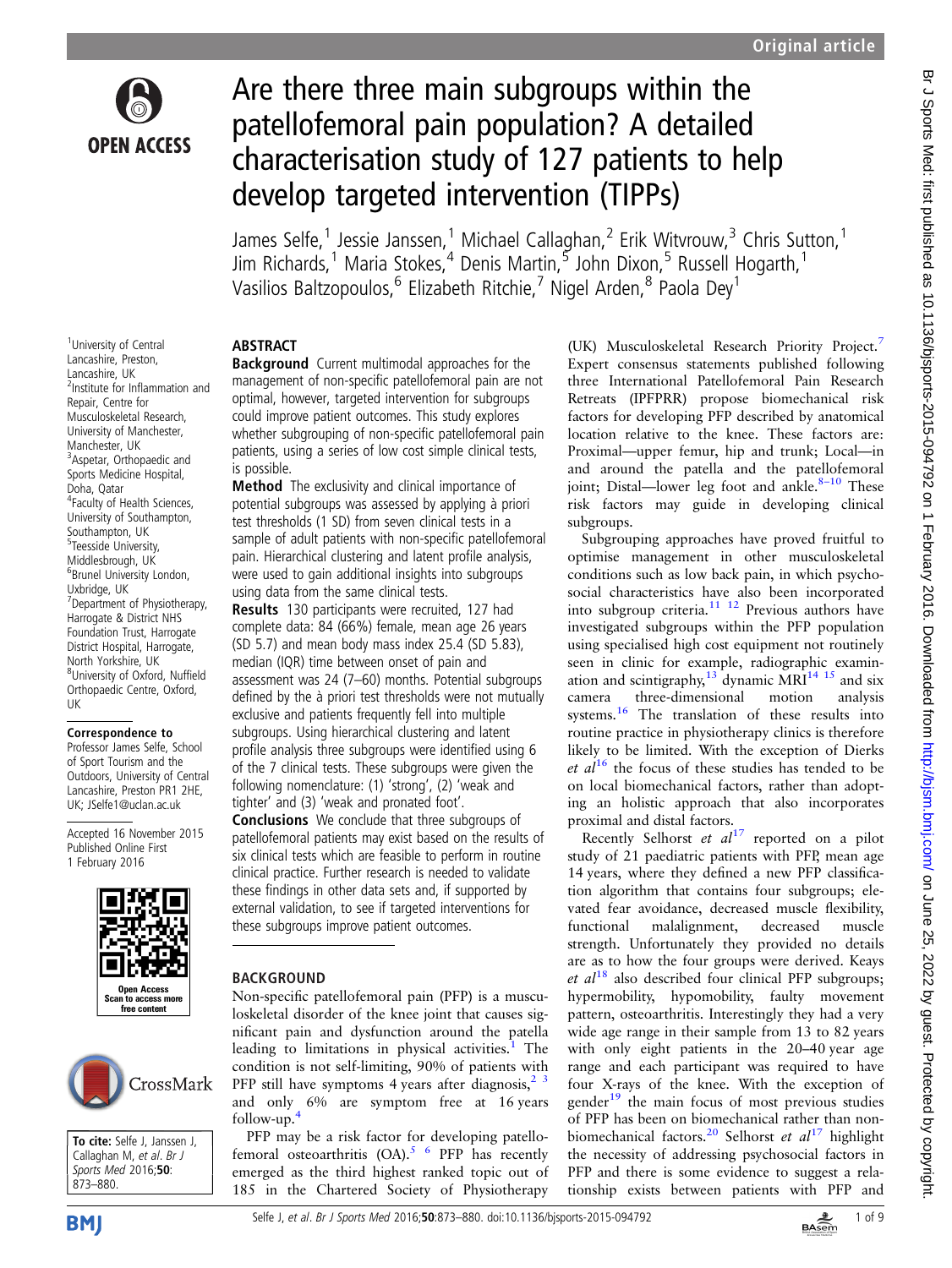<span id="page-1-0"></span>activity levels, $8$  weight<sup>[6](#page-7-0)</sup> and pain mechanisms, $21$  these factors may be of relevance to subgrouping approaches in the management of patients suffering from PFP.

The present study is part of a larger programme of work exploring whether targeted management of PFP subgroups can optimise patient outcome. Previously, seven clinical assessment tests have been proposed that may be useful in identifying clinical subgroups.[22](#page-8-0) Further detail on these clinical assessment tests and à priori test thresholds can be found in the protocol for this study.<sup>[22](#page-8-0)</sup>

In the present paper, we aimed to explore whether subgrouping of patellofemoral pain patients, using a series of low cost simple clinical tests, was possible. Four objectives were identified:

- 1. To determine the relative frequency with which the patients fell into each of the potential subgroups defined by the à priori test thresholds;
- 2. To assess whether the potential subgroups defined by the à priori test thresholds were mutually exclusive or whether, and how frequently, patients fell into two or more subgroups;
- 3. To ascertain whether other approaches such as hierarchical clustering and latent profile analysis, offered additional insights into subgrouping of patients with PFP using data from the same clinical assessment tests;
- 4. To report differences in patient-related characteristics (demographic, clinical and psychosocial) across subgroups.

## METHODS

## Design of the clinical study

A cross-sectional observational study design was used. Participants attended an assessment clinic on one occasion prior to physiotherapy treatment, at which a physiotherapist undertook the seven clinical assessment tests (table 1). In addition, an assessment of demographic (eg, age, gender and anthropometry), clinical (eg, skin temperature index, time since onset), and psychosocial characteristics (eg, physical activity, function, quality of life and pain levels) was completed ([table 2](#page-2-0)). No formal power calculation was undertaken given the exploratory nature of the study but a target sample of 150 was considered sufficient to estimate the proportion of participants who fell into different subgroups and for multiple group membership, with adequate precision.<sup>2</sup>

## The setting and type of participants

Four National Health Service (NHS) physiotherapy clinics, serving the general population, participated in this study; one in primary care, three in hospital settings. Between May 2012 and November 2013, patients aged between 18 and 40 years diagnosed with non-specific unilateral or bilateral PFP were approached to participate in this study (fi[gure 1\)](#page-2-0). Eligibility

criteria were based on criteria used in two previous studies<sup>23</sup> <sup>24</sup> where patients with specific pathologies such as ligamentous instability or patella subluxation were excluded, these are fully detailed in the protocol for this study.<sup>[22](#page-8-0)</sup> Patients were included in this study if the duration of their pain was at least 3 months and they self-reported anterior or retropatellar pain on at least two of the following activities: prolonged sitting, ascending or descending stairs, squatting, running, kneeling and hopping/ jumping. Two of the following on clinical examination were also required: pain during resisted isometric quadriceps contraction, pain on palpation of the posterior facets of the patella, pain during squatting. When eligible patients agreed to participate, written informed consent was obtained.

## Clinical assessment

There were seven clinical assessment tests (1) passive prone knee flexion (rectus femoris length), (2) passive knee extension in supine (hamstrings length), (3) calf flexibility standing method (gastrocnemius length) measured using inclinometry, (4) Hip abductor strength, (5) quadriceps strength measured using handheld dynamometry, (6) Total patellar mobility (medial plus lateral glide) measured using the patellar glide test and (7) foot pronation assessed by the Foot Posture Index (FPI). In the presence of bilateral PFP pain, assessment was undertaken on the most affected leg, as nominated by the patient. To ensure standardisation across the study centres, all therapists attended an initial, and three refresher, training days and were provided with a manual outlining the assessment procedures. Each site was visited by members of the research team ( JS and JJ) on at least three occasions to monitor fidelity with assessment procedures.

## Statistical methods

For each measure of muscle flexibility, the mean of three assessments, reported in degrees from the baseline position, was taken as the test score. For both measures of muscle strength, the maximum moment measured in Newton-metre (Nm) from three trials was taken as the test score. This was also normalised to body mass that is Newton-metre per kilogram (Nm/kg). For patellar mobility the total medial/lateral displacement in millimetres of the distal pole was taken as the test score. For the seven clinical assessment tests, and patient demographic, clinical, psychosocial and functional characteristics, summaries are presented using mean (SD), median (IQR) or frequency  $(%)$ , as appropriate.

In this paper we report the findings of an exploratory analysis of the membership of predetermined subgroups using two approaches. First the data were explored using à priori test thresholds, based on 1 SD from published norms [\(table 3\)](#page-3-0). The lower limb biarticular muscle tightness subgroup was defined by lack of flexibility in two of the three clinical assessment tests. For quadriceps and hip abductor muscle weakness subgroups, the test

| Clinical assessment tests | Rectus Femoris Length test°                                   | 129.4 (20.05) |
|---------------------------|---------------------------------------------------------------|---------------|
|                           | Hamstring Length test°                                        | 151.4 (14.77) |
|                           | Gastrocnemius Length test°                                    | 27.8 (10.75)  |
|                           | Maximum Quadriceps Strength Nm                                | 73.7 (41.13)  |
|                           | Maximum Quadriceps Strength normalised to body mass Nm/kg     | 1.0(0.51)     |
|                           | Maximum Hip Abductor Strength Nm                              | 72.8 (38.85)  |
|                           | Maximum Hip Abductor Strength normalised to body weight Nm/kg | 1.0(0.50)     |
|                           | Total Patellar Mobility mm                                    | 12.2(4.63)    |
|                           | Foot Posture index                                            | 4.4(4.44)     |

The '°' is the symbol for joint angles measured in degrees.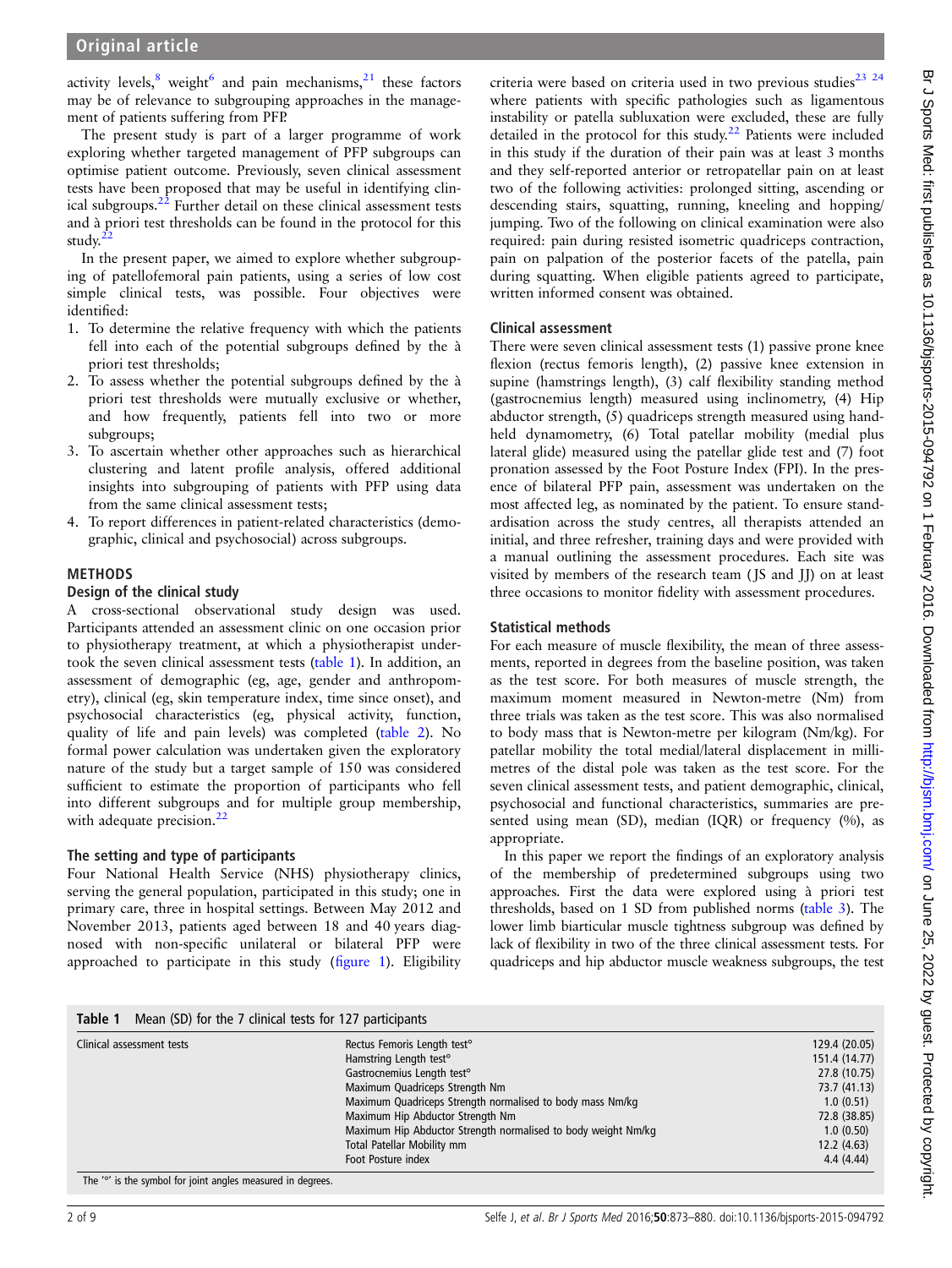<span id="page-2-0"></span>

| Demographic characteristics     | Mean (SD) age in years                                                                           | 26(5.7)      |
|---------------------------------|--------------------------------------------------------------------------------------------------|--------------|
|                                 | Number (%) of females                                                                            | 84 (66)      |
|                                 | Mean (SD) height in m                                                                            | 1.7(0.11)    |
|                                 | Mean (SD) body mass in kg                                                                        | 73.5 (18.3)  |
|                                 | Mean (SD) body mass index in $\text{kg/m}^2$                                                     | 25.4 (5.83)  |
| <b>Clinical characteristics</b> | Median (IQR) time since clinical onset in months*                                                | $24(7-60)$   |
|                                 | Number (%) with bilateral pain                                                                   | 67 (52.8)    |
|                                 | Number (%) with traumatic onsett                                                                 |              |
|                                 | Mean (SD) patellar temperature index (celsius)#§                                                 | 4.7(3.55)    |
| Psychosocial characteristics    | Mean (SD) Numerical Pain Rating Scale§                                                           | 4.7(1.95)    |
|                                 | Mean (SD) Self-completed Leeds Assessment of Neuropathic Symptoms and Signs pain scale (SLANSS)* | 6.5(5.84)    |
|                                 | Mean (SD) Short-form McGill Pain Questionnaire                                                   |              |
|                                 | $\blacktriangleright$ Continuous pain                                                            |              |
|                                 | $\blacktriangleright$ Intermittent pain                                                          | 2.4(2.02)    |
|                                 | $\blacktriangleright$ Neuropathic pain                                                           | 0.8(1.15)    |
|                                 | ▶ Affective descriptors                                                                          | 1.2(1.76)    |
|                                 | Number $\frac{9}{6}$ with low physical activity level—(IPAQ)                                     | 19(15.0)     |
|                                 | Mean (SD) Modified Functional Index Questionnaire§                                               | 34.1 (16.97) |
|                                 | Mean (SD) Hopkins Symptom Checklist                                                              | 1.3(0.42)    |
|                                 | Mean (SD) EQ-5D-5L                                                                               |              |
|                                 | $\blacktriangleright$ Index values                                                               | 0.7(0.17)    |
|                                 | ▶ Visual Analogue Scale (VAS)                                                                    | 75.4 (16.56) |
|                                 | Mean (SD) WHO Disability Assessment Scale II*                                                    | 19.4 (7.04)  |
|                                 | Mean (SD) Movement Specific Reinvestment Scale                                                   |              |
|                                 | Movement self-consciousness subscale                                                             | 13.3(6.69)   |
|                                 | $\triangleright$ Conscious motor processing subscale                                             | 17.4(5.75)   |

\*Three missing values. †Two missing values. ‡Difference in skin temperature between the patella and anterior tibialis.

§One missing value. ¶Six missing values.

#### Figure 1 Participant flow chart.

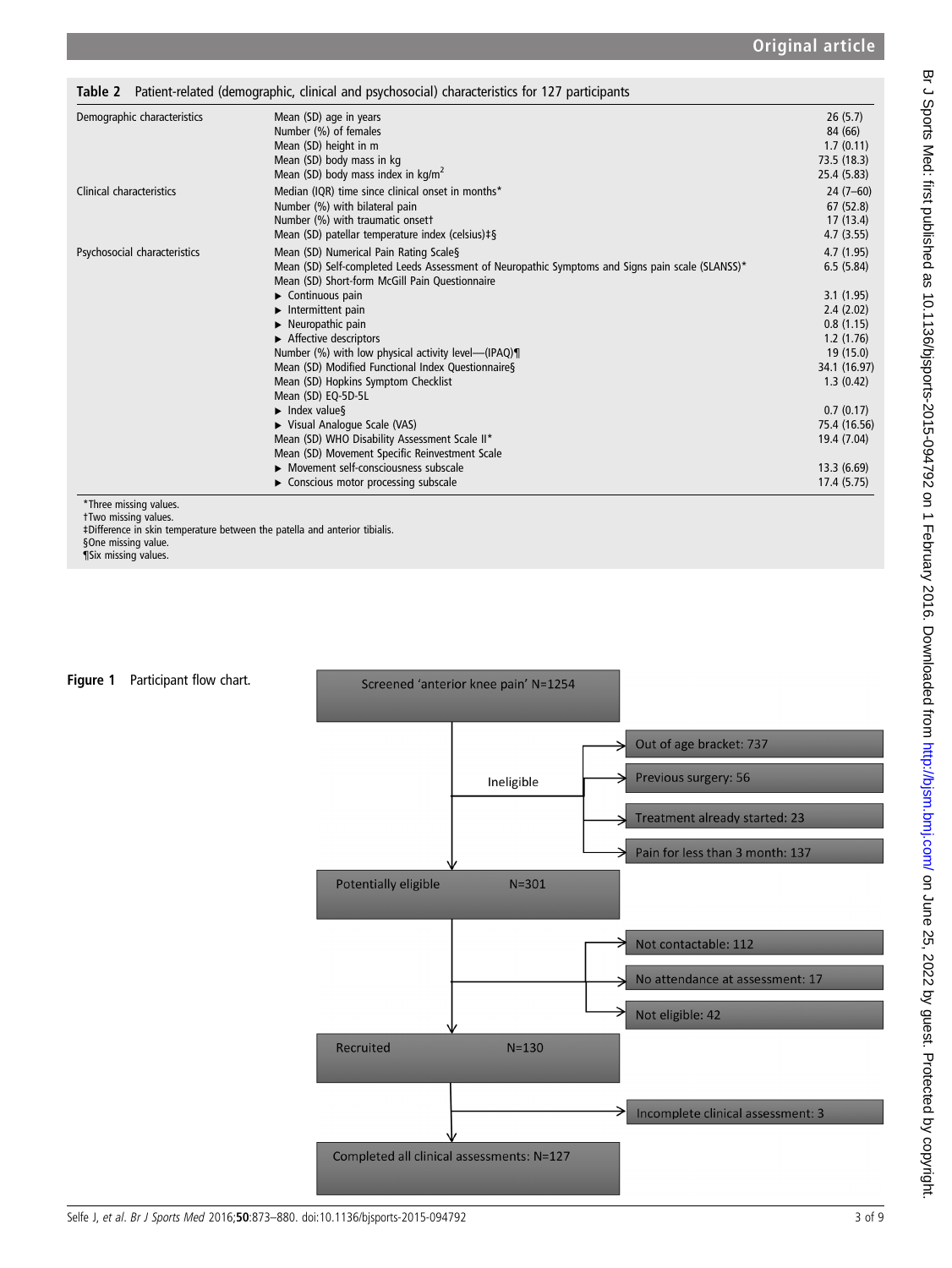|                                  | <b>Published population norm</b><br>Mean (SD)                                                                             | SD from published population norm |                   |                 |                   |
|----------------------------------|---------------------------------------------------------------------------------------------------------------------------|-----------------------------------|-------------------|-----------------|-------------------|
|                                  |                                                                                                                           | 1SD<br>$n$ (%)                    | 1.5 SD<br>$n$ (%) | 2 SD<br>$n$ (%) | 2.5 SD<br>$n$ (%) |
| Lower limb biarticular tightness |                                                                                                                           | 35 (27.6)                         | 12(9.4)           | 8(6.3)          | 3(2.4)            |
| Quadriceps                       | 132.21 (16.39)                                                                                                            | 33 (30)                           | 19 (15.5)         | 12(9.4)         | 3(2.4)            |
| Hamstrings                       | Male:<br>142.55 (6.85)<br>Female:<br>153.66 (11.13)                                                                       | 31(24.4)                          | 18 (14.2)         | 9(7.1)          | 4(3.1)            |
| Gastrocnemius                    | 35.22 (6.59)                                                                                                              | 74 (58.3)                         | 46 (36.2)         | 38 (29.1)       | 24 (18.9)         |
| Hip abductor weakness            | Male:<br>Age < 30: 185 (37.6)<br>Age $\geq$ 30: 163 (37.4)<br>Female:<br>Age <30: 114 (31.8)<br>Age $\geq$ 30: 102 (26.0) | 112 (88.2)                        | 100(78.7)         | 66 (52)         | 38 (29.9)         |
| Quadriceps weakness              | Male:<br>Age <30: 242 (55.8)<br>Age $\geq$ 30: 236 (43.8)<br>Female:<br>Age < 30: 160 (26.4)<br>Age $\geq$ 30: 157 (41.9) | 125 (98.4)                        | 119(93.7)         | 115 (90.6)      | 104 (81.9)        |
| Patellar hypomobility            | 26.2(5.8)                                                                                                                 | 122 (96.1)                        | 111 (87.4)        | 89 (70.1)       | 63 (49.6)         |
| Patellar hypermobility           | 26.2(5.8)                                                                                                                 | $\mathbf{0}$                      | $\mathbf{0}$      | $\mathbf{0}$    | $\mathbf{0}$      |
| Foot pronation                   | 4(3)                                                                                                                      | 43 (33.9)                         | 18 (14.2)         | 17(13.4)        | 3(2.4)            |
| No subgroup                      |                                                                                                                           | $\mathbf{0}$                      | 1(0.8)            | 2(1.6)          | 7(5.5)            |

<span id="page-3-0"></span>Table 3 Distribution of 127 participants into predetermined subgroups using different SD from population norms

score was in Nm because of the lack of available population data normalised for weight. Percentages of participants falling into individual subgroups and into multiple subgroups were estimated, with 95% CIs calculated using exact binomial methods. Sensitivity analysis was undertaken using different SDs from the published population norms (1.5 SD, 2.0 SD and 2.5 SD).

Second the data were explored using two other approaches; hierarchical agglomerative cluster analysis (using SPSS) and latent profile analysis (using Latent Gold). Hierarchical agglomerative cluster analysis, a bottom-up approach to partitioning participants into subgroups based on the similarity (or distance) of the set of variables (eg, clinical tests or measures), and latent profile analysis, a statistical method of estimating the probability of individuals' membership of latent (or unknown) classes (or subgroups) based on a set of variables (eg, clinical tests or measures), in which it is assumed that the variables are independent, given the class membership. For the hierarchical agglomerative cluster analysis, Ward's method was used, Euclidean distance squared and standardised the data using the Z-scores. The number of subgroups was based on the number which could be supported within a clinical context. $25$ 

For latent profile analysis, Akaike information criterion (AIC) and Bayesian information criterion (BIC) were computed for each model to aid the choice of model and hence the number of subgroups.<sup>26</sup> Both methods, hierarchical clustering and latent profile analysis were performed independently and parallel to each other by two separate authors of this paper. In these analyses data were used from each flexibility test separately and strength normalised for body mass (Nm/kg). The mean and SD of test scores are reported for each subgroup in each approach and analysis of variance (ANOVA) was performed to test for significant differences in individual test scores between the groups. The differences between means of other patient characteristics were also explored using ANOVA. In both sets of ANOVAs,

when overall differences were statistically significant ( $p < 0.05$ ), multiple comparisons between subgroups were performed using Tukey's B (Wholly Significant Difference) test; $^{27}$  $^{27}$  $^{27}$  if observed subgroup variances differed substantially, the sensitivity to the equal variances assumption was assessed by also performing the Games-Howell test.<sup>[28](#page-8-0)</sup> Comparisons between subgroups for gender and activity were made using  $\chi^2$ -tests, with pairwise multiple comparisons using Bonferroni correction of p values when overall differences were statistically significant (p<0.05).

## Approvals, consent and licenses

The study received ethical approval from NRES Committee North West—Greater Manchester North, REC reference: 11/ NW/0814 and University of Central Lancashire (UCLan) Built, Sport and Health (BuSH) Ethics Committee Reference Number: BuSH 025. R&D approval was also obtained from each participating NHS trust and licenses for the questionnaire instruments obtained, where required.

# RESULTS

One hundred and thirty participants were recruited, three participants did not have a complete set of seven clinical test scores and were removed from further analyses [\(table 1\)](#page-1-0). The study cohort was predominantly female and on average was slightly overweight, the mean age was 26 years (SD 5.7; [table 2\)](#page-2-0).

No participant met the à priori criteria for hypermobility, few for lower limb biarticular muscle tightness (27.6%, 95% CI 20.0% to 36.2%) or foot pronation (33.9%, 95% CI 25.7% to 42.8%) but most met the criteria for quadriceps weakness (98.4%, 95% CI 94.4% to 99.8%), patellar hypomobility (96.1%, 95% CI 91.1% to 98.7%) and hip abductor weakness (88.2%, 95% CI 81.3% to 93.2%). Consequently, most participants (89.8%, 95% CI 83.1% to 94.4%) met the criteria for at least three subgroups: 40.2% fell into three subgroups; 44.1%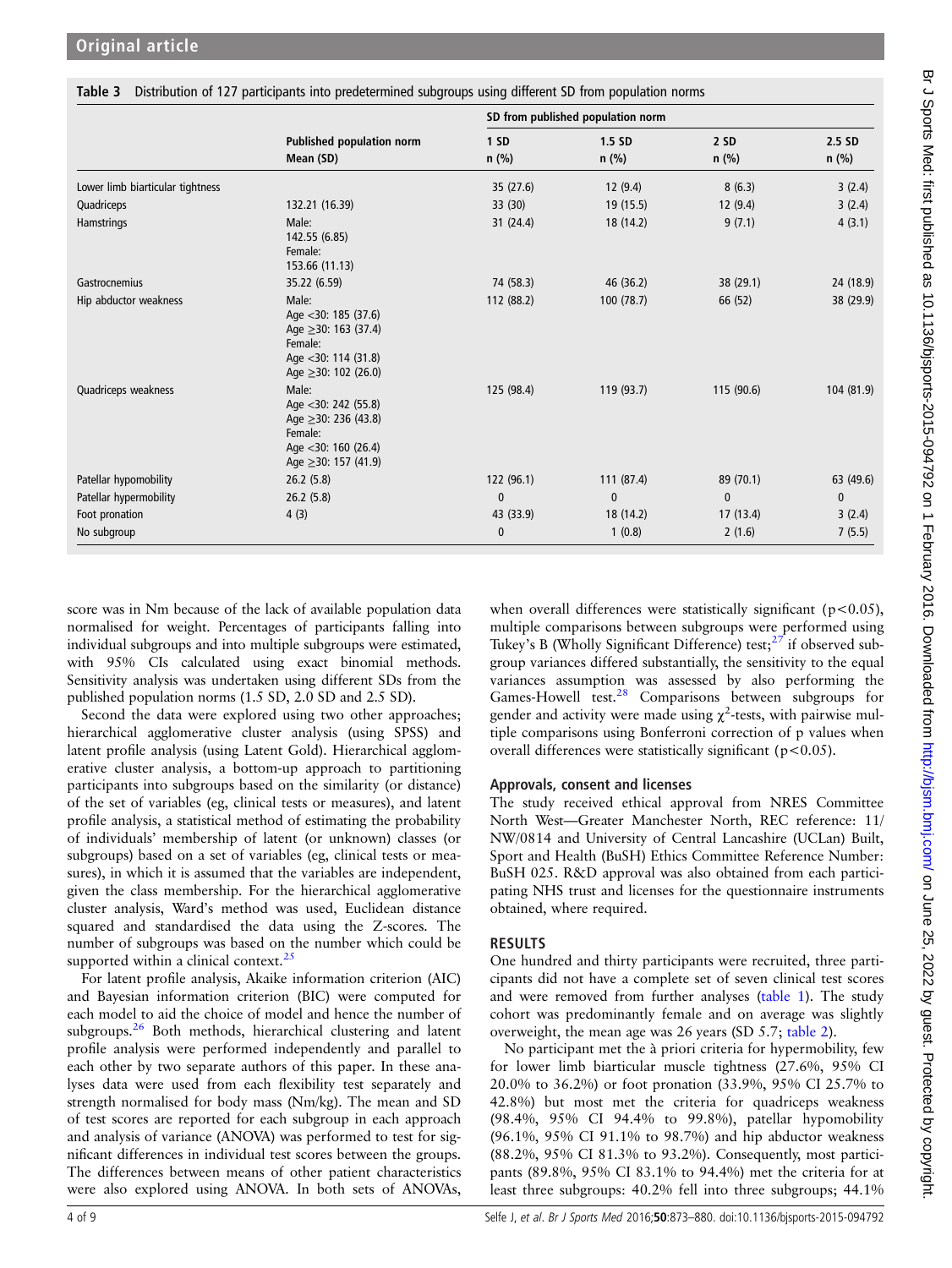<span id="page-4-0"></span>

Figure 2 Subgrouping of participants based on cut-offs 1 SD from population-based mean\*. \*Based on 125 participants with quadriceps weakness; in addition there were 2 participants without quadriceps weakness (1 hypomobility of patella only, 1 hypomobility of patella and foot pronation).

into four subgroups and 5.5% into five subgroups (figure 2). Even when the most extreme values of 2.5 SD was considered, only 38.6% (n=49) fell into just one subgroup.

Preliminary analysis of both hierarchical cluster and latent profile analysis, showed a similar mean hamstring length across subgroups, therefore this variable was excluded from the final analyses for both approaches. For the latent profile analysis approach, the AIC and BIC suggested either a three or five cluster solution as the best fit to the data. Three subgroups were

chosen, as this would be more feasible to implement in practice and partitioning into five subgroups did not offer any further insight into potential treatment regimens.

Both classification methods, hierarchical clustering and latent profile analysis, generated subgroups which, on interpretation of the mean test scores across the six clinical assessments, could be given the same nomenclature (table 4): there was a 'strong' subgroup, a 'weak and tighter' subgroup, and a 'weak and pronated foot' subgroup. In both methods, the 'strong' subgroup exhibited the highest mean quadriceps and hip abductor strength with the most flexible rectus femoris and subgroup membership was highly consistent. The 'weak and tighter' subgroup, exhibited weak mean quadriceps and hip abductor strength and were less flexible (in one of the two assessments). The 'weak and pronated foot' subgroup exhibited the highest mean FPI, and in the hierarchical clustering method, this was also accompanied by the greatest patellar mobility. However, only about half of the participants were consistently classified across the hierarchical cluster and latent profile analysis methods for these two subgroups [\(table 5\)](#page-5-0).

[Table 6](#page-5-0) shows the comparison of other patient-related factors across the three subgroups generated by each of the methods. The 'strong' subgroup had more males, lower body mass index (BMI) and higher levels of physical activity; they also exhibited lower pain scores with significantly lower SLANSS; function as measured by the MFIQ was significantly better than the 'weak and tight' subgroup when classified by the latent profile analysis, and there was a trend towards better quality of life compared to the other subgroups. The 'weak and tighter' subgroup had significantly higher BMI and worse MFIQ scores when classified by the latent profile analysis, and there was a trend towards low physical activity and longer duration of PFP, when classified by the hierarchical cluster analysis. The 'weak and pronated foot' subgroup was significantly younger at time of first assessment and had the shortest duration since the onset of their PFP according to both classification methods.

|                                    | <b>WEAK and TIGHTER</b>   | <b>STRONG</b>    | <b>WEAK and PRONATED FOOT</b> |                       |
|------------------------------------|---------------------------|------------------|-------------------------------|-----------------------|
| Subgroup                           | Mean (SD)                 | Mean (SD)        | Mean (SD)                     | <b>ANOVA</b>          |
| Hierarchical clustering            | $N=49$                    | $N=29$           | $N=49$                        |                       |
| Rectus Femoris Length <sup>0</sup> | 121.8 (19.48)             | 140.7 (17.06)*   | 130.4 (19.21)                 | $F=9.26$ , p<0.001    |
| Gastrocnemius Length <sup>0</sup>  | $22.3(9.71)$ t            | 28.0(6.51)       | 33.1 (11.21)t                 | $F=14.98$ , p<0.001   |
| Quadriceps Strength<br>Nm/kg       | 0.84(0.32)                | $1.65(0.53)^{*}$ | 0.82(0.32)                    | $F = 53.01$ , p<0.001 |
| Abductor Strength<br>Nm/kg         | 0.79(0.30)                | $1.69(0.46)$ *   | 0.83(0.29)                    | $F = 75.11$ , p<0.001 |
| Total Patellar Mobility mm         | 10.0(3.55)                | 10.8(3.03)       | $15.4(4.61)$ *                | $F = 27.12$ , p<0.001 |
| Foot Posture index                 | 3.3(4.16)                 | 3.0(5.28)        | 6.3 $(3.49)^*$                | $F=8.22$ , $p<0.001$  |
| Latent profile analysis            | $N = 50$                  | $N=28$           | $N=49$                        |                       |
| Rectus Femoris Length <sup>0</sup> | 119.1 (18.06)*            | 140.6 (16.91)    | 133.5 (18.99)                 | $F=14.58$ , p<0.001   |
| Gastrocnemius Length <sup>0</sup>  | 28.7 (11.08)              | 28.2 (6.29)      | 26.6 (12.39)                  | $F=0.53$ , $p=0.59$   |
| Quadriceps Strength<br>Nm/kg       | $0.62(0.24)$ t            | $1.68(0.52)$ t   | $1.04(0.23)$ t                | $F = 97.54$ , p<0.001 |
| Abductor Strength<br>Nm/kg         | $0.60(0.18)$ <sup>+</sup> | $1.73(0.42)$ t   | $1.02(0.21)$ t                | $F=167.69$ , p<0.001  |
| Total Patellar Mobility mm         | 12.5 (3.77                | 10.5(3.15)       | 12.8(5.84)                    | $F=2.55$ , $p=0.083$  |
| Foot Posture index                 | 2.80(4.35)                | 3.71(5.33)       | $6.37(3.11)^*$                | $F=9.51$ , p<0.001    |

†All groups significantly different from each other (p<0.05).

\*Group significantly different from each of the other two (p<0.05).

ANOVA, analysis of variance.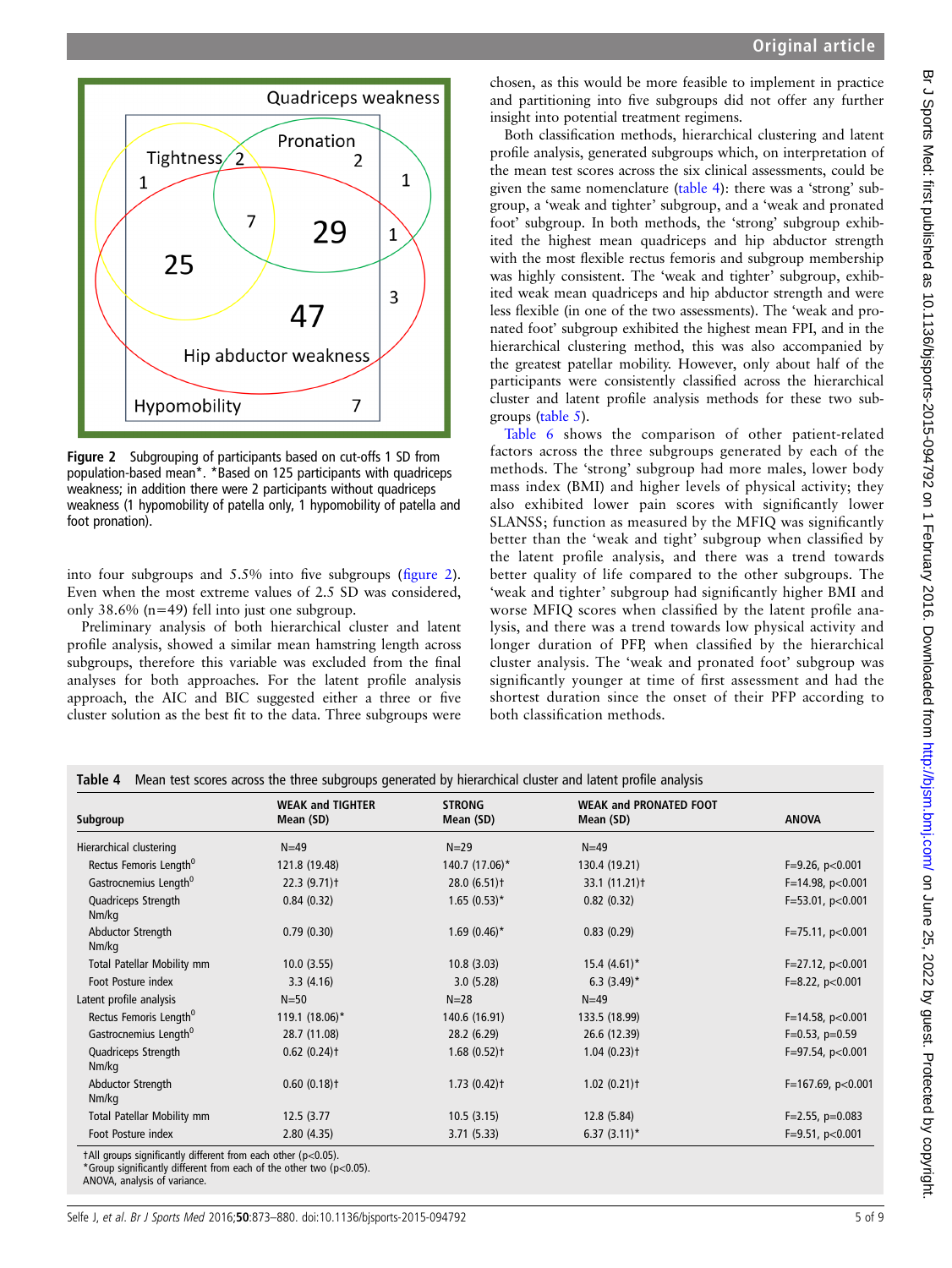<span id="page-5-0"></span>Table 5 Comparison of subgroup membership between the two classification methods

| Subgroups generated by        |                                                            |                              | Latent profile analysis |                                      |                |
|-------------------------------|------------------------------------------------------------|------------------------------|-------------------------|--------------------------------------|----------------|
| Hierarchical cluster analysis | 'Weak and tighter'<br>'Strong'<br>'Weak and pronated foot' | 'Weak and tight'<br>25<br>24 | 'Strong'<br>26          | 'Weak and pronated foot'<br>23<br>24 | 49<br>29<br>49 |
| <b>Total</b>                  |                                                            | 50                           | 28                      | 49                                   | 127            |

#### **DISCUSSION**

The present findings suggest that three subgroups of patients with PFP may be identified using six low cost, simple clinical assessment, tests that can be applied in routine practice. This study provides an important first step in deducing whether targeted intervention for patients with PFP may be a useful strategy that ultimately leads to improved outcomes for patients. Previous work on subgrouping has mostly focused on using imaging techniques<sup>13–[16](#page-8-0)</sup> rather than on clinical testing; the small number of studies which have had a greater clinical focus have been small scale with a total of just 71 patients across two studies<sup>17</sup> <sup>18</sup> these may be underpowered to detect subgroups. Although it was anticipated that separate subgroups would be identified by each of the clinical assessment tests, this was not the case. In part, this may be because of inadequately defined á priori diagnostic thresholds available in the literature, but even applying more extreme thresholds suggested most participants

fell into more than one predetermined subgroup ([table 3\)](#page-3-0). Multiple predetermined subgroup membership was confirmed by hierarchical cluster and latent profile analysis, which generated three novel subgroups based on a combination of test scores. A 'strong' subgroup had the highest hip abductor and quadriceps strength mean scores and greatest rectus femoris length, while a 'weak and tighter' group had low mean scores for hip abductor and quadriceps strength and evidence of less flexibility, although the 'weak and pronated foot' subgroup appeared to be reliant on the results of just the FPI in the latent profile analysis, greater patellar mobility additionally appeared to be an important factor in the hierarchical cluster analysis ([table 4](#page-4-0)). Using different populations to that reported in this paper previous researchers<sup>17</sup> <sup>18</sup> have proposed four rather than three clinical subgroups of patients with PFP. However, in common with the results reported here both previous papers describe a tight or hypomobile group that included

| Subgroup                                | <b>WEAK and TIGHTER</b><br>Mean (SD) | <b>STRONG</b><br>Mean (SD) | <b>WEAK and PRONATED FOOT</b><br>Mean (SD) | <b>Test statistic</b><br>and p value |
|-----------------------------------------|--------------------------------------|----------------------------|--------------------------------------------|--------------------------------------|
| Hierarchical cluster analysis           | $N=49$                               | $N=29$                     | $N=49$                                     |                                      |
| Age                                     | 26.9(5.34)                           | $28.3(6.15)^*$             | $24.9(5.36)$ *                             | $F=3.85$ , $p=0.024$                 |
| Gender (% male)                         | 13 (26.5%)                           | 17 (53.6%)t                | 13 (26.5%)                                 | $\chi^2$ =10.29, p=0.006             |
| <b>BMI</b>                              | 25.8(5.37)                           | 23.5 (4.44)                | 26.2(6.77)                                 | $F=2.12$ , $p=0.12$                  |
| Physical activity level (low)           | 10 (20.8%)                           | $2(6.9\%)$                 | $7(15.2\%)$                                | $\chi^2$ =2.69, p=0.26               |
| Movement specific reinvestment scale    | 31.4 (11.33)                         | 29.0 (12.50)               | 30.9 (10.66)                               | $F=0.418$ , p=0.66                   |
| Time from onset                         | 58.0 (63.77)                         | 45.2 (57.5)                | 34.1 (43.15)                               | $F=2.22$ , $p=0.11$                  |
| HSCL (depression)                       | 1.3(0.38)                            | 1.3(0.57)                  | 1.3(0.36)                                  | $F=0.066$ , $p=0.94$                 |
| Pain (NPRS)                             | 5.2(1.88)                            | 4.1(1.68)                  | 4.5(2.08)                                  | $F=2.84$ , $p=0.062$                 |
| SLANSS (total)                          | $8.1(5.85)^*$                        | 4.4 $(5.58)^*$             | 6.1(5.62)                                  | $F=3.98$ , $p=0.021$                 |
| EQ-5D-5 L VAS                           | 75.9 (14.40)                         | 77.9 (17.23)               | 73.5 (18.22)                               | $F=0.67$ , p=0.52                    |
| WHO Disability Assessment Scale II      | 20.9(7.27)                           | 17.5(8.27)                 | 19.2 (5.70)                                | $F=2.24$ , $p=0.11$                  |
| Modified Functional Index Questionnaire | 37.0 (16.99)                         | 28.0 (15.45)               | 35.0 (17.21)                               | $F=2.72$ , $p=0.070$                 |
| Latent profile analysis                 | $N = 50$                             | $N=28$                     | $N=49$                                     |                                      |
| Age                                     | 27.1(5.56)                           | 28.1 (5.99)*               | 24.8 (5.26)*                               | $F=3.74$ , $p=0.026$                 |
| Gender (% male)                         | $8(16.0\%)*$                         | 17 $(60.7\%)^*$            | 18 (36.7%)                                 | $\chi^2$ =16.32, p<0.001             |
| BMI                                     | 28.3(6.81)                           | 23.2 (4.60)                | 23.7 (3.89)                                | $F=12.24$ , p<0.001                  |
| Physical activity level (low)           | 8(16.7%)                             | $2(7.1\%)$                 | $9(19.1\%)$                                | $\chi^2$ =2.03, p=0.36               |
| Movement specific reinvestment scale    | 30.6 (10.89)                         | 28.6 (12.34)               | 31.9 (11.18)                               | $F=0.77$ , p=0.47                    |
| Time from onset                         | 46.7 (54.67)                         | 47.2 (57.70)               | 44.5 (56.93)                               | $F=0.03$ , $p=0.97$                  |
| HSCL (depression)                       | 1.3(0.37)                            | 1.23(0.45)                 | 1.3(0.46)                                  | $F=0.21$ , $p=0.81$                  |
| Pain (NPRS)                             | 5.0(2.03)                            | 4.14(1.76)                 | 4.6(1.93)                                  | $F=1.96$ , $p=0.15$                  |
| SLANSS (total)                          | 6.5(5.36)                            | 4.14 $(5.62)^*$            | 7.8 $(6.11)^*$                             | $F=3.56$ , $p=0.031$                 |
| EQ-5D-5 L VAS                           | 72.3 (18.54)                         | 80.4 (15.61)               | 75.8 (14.40)                               | $F=2.18$ , $p=0.12$                  |
| WHO Disability Assessment Scale II      | 20.4 (6.59)                          | 16.8(8.05)                 | 20.0(6.60)                                 | $F=2.59$ , $p=0.079$                 |
| Modified Functional Index Questionnaire | 38.1 (16.98)*                        | $28.3(16.52)^*$            | 33.5 (16.46)                               | $F=3.18$ , $p=0.045$                 |

\*Subgroup pairs different (p<0.05).

†Different from each of the other two subgroups (p<0.05).

BMI, body mass index; HSCL, Hopkins Symptom Checklist; NPRS, Numerical Pain Rating Scale; SLANSS, Self-completed Leeds Assessment of Neuropathic Symptoms and Signs pain scale; VAS, visual analogue scale.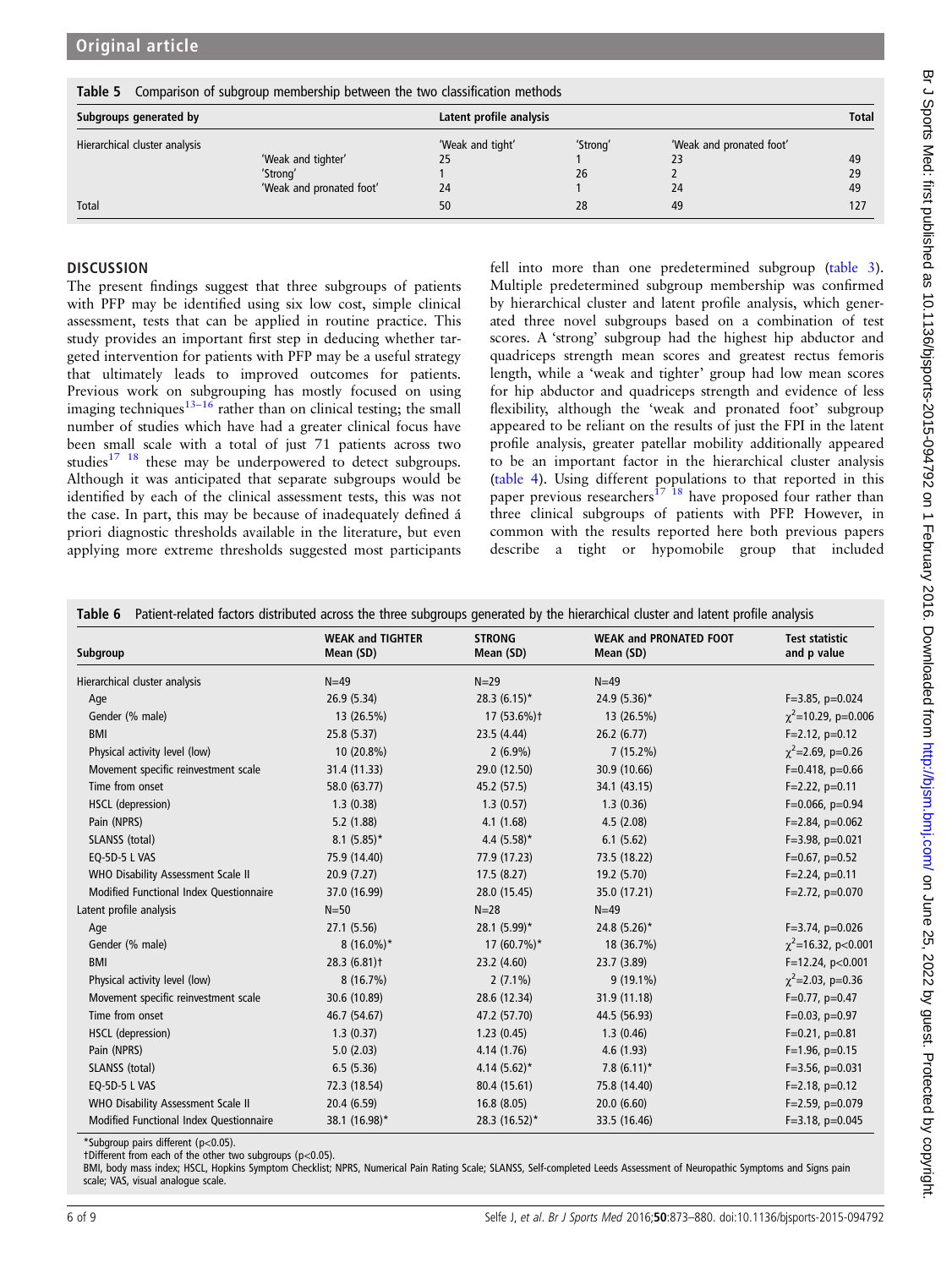measurements of rectus femoris and gastrocnemius length. Both previous papers also describe a weak group where weakness in the quadriceps and hip muscles were identified by a combination of visual inspection and functional testing rather than through specific objective testing using dynamometry. It is interesting to note that three independent studies performed in different countries USA, $^{17}$  Australia<sup>18</sup> and the UK, each with a slightly different PFP population and each using slightly different methods have reported some consistency in subgroups of patients with PFP.

Therapist fidelity to the assessment process was high with only three patients with incomplete clinical assessments. This suggests that the assessments were feasible in practice within both primary and tertiary care physiotherapy clinics. Exploratory analyses also suggested that clinical assessment test scores of hamstring length are not informative in terms of subgrouping. From a clinical perspective these results are very interesting as hamstring stretching is often a component of physiotherapy treatment regimens for PFP. While hamstring tightness does not appear to be an important factor for subgrouping in PFP, our results compared to normative data found tight hamstrings in 24.4% (n=31) participants indicating that some patients may benefit from treatment. The research therapists conducting the tests found the assessment of quadriceps strength easier than the hip abductor measurement and we test scores were moderately highly correlated  $(r=0.72)$ , so further investigation of the 'added value' of performing both tests is merited. Further work to identify the optimal thresholds for individual and combined clinical assessment tests which best classify PFP participants into the three novel subgroups is currently being undertaken. This work could potentially reduce the burden of assessment by reducing the number of tests required.

Other measures were included to assess patient characteristics such as the Hopkins Symptom Checklist and the Movement Specific Reinvestment Scale. However, these tests did not seem to contribute significantly to our understanding of subgroups or were difficult to administer, for example, the Short-form McGill Pain Questionnaire, so we propose to exclude these tests in future studies of subgrouping patients with PFP. WHODAS II scores were moderately highly correlated (Spearman's r=−0.68) with the EQ-5D-5 L, which has become firmly established as the 'gold standard' quality-of-life outcome measure for musculoskeletal physiotherapy practice in the UK, $^{29}$  $^{29}$  $^{29}$  so on this basis we would also exclude the WHODAS II from further studies.

The baseline characteristics of the participants suggest that the study population was representative of patients with PFP attending physiotherapy clinics.<sup>23</sup>  $30\frac{31}{1}$  The ratio of females to males was 2 to 1, a high proportion had bilateral pain (53%), and only a small percentage (13.8%) of patients reported a traumatic onset of pain. While the BMI profile of this cohort might be higher than expected for athletes with PFP, it was still lower than that of the UK general population and reflects that this was a general clinical population. $32$  Mean clinical assessment test scores were also consistent with published findings for PFP patients.[33](#page-8-0)–<sup>35</sup> Across the whole sample, pain scores were relatively low, and function scores, levels of physical activity and quality-of-life scores were relatively good, as might be expected for what is considered a relatively low grade bothersome musculoskeletal condition. There were marked differences in the relative frequency of men and women across the subgroups. Although overall there were about twice as many women as men in the study population, there were relatively more men in the 'strong' group. While this observation might be considered inevitable because females tend to have lower muscle strength

than males, about half or 4 in 10 were women in this subgroup, dependent on the method used [\(table 6](#page-5-0)). Analysis suggested that subgroups were stable for female participants but the number of males were too small for further analysis (data not shown). Further research should focus on potential differences in characteristics between subgroups and on investigating whether there are differences in subgroups between genders.

There were also differences between the subgroups with respect to some of the other participant characteristics. While it is not possible from this cross-sectional study to identify the direction of the relationship between the test scores and these other characteristics, they may provide further insights into aetiology or sequelae, which could guide further research on preventative strategies or therapeutic management. The 'weak and tighter' subgroup, generated by latent class analysis, had significantly higher mean BMI, with the majority being overweight and lowest physical activity, when subgroups were generated by the hierarchical approach. Being overweight has been associated with patellar cartilage loss. $36\overline{37}$  The speculated relationship between patellofemoral pain and patellofemoral osteoarthritis and the known relationship between obesity and knee osteoarthritis suggests that this observation is worthy of further investigation[.6](#page-7-0) Whether the development of patellofemoral OA is potentially greater in this group compared to other two groups is at this stage highly speculative. In the short term it might however, point towards the need for adjunct strategies to promote activity and encourage weight loss in this subgroup, in addition to strengthening and flexibility exercises. While lower limb muscle weakness in patients with PFP is well known, it was more surprising that a 'strong' subgroup existed with a trend towards less pain, higher function and better quality of life. This might suggest that the other well-known observation in patients with PFP, that of poor neuromuscular control, is important and interventions focusing on movement control are required[.38 39](#page-8-0) The significantly younger age of the 'weak and pronated foot' group is interesting but initial suggestions of a developmental issue, are tempered by us specifically recruiting over 18-year-olds to minimise the chance of 'growth spurt' problems. Other studies have demonstrated higher levels of passive ankle dorsiflexion in adolescents with knee pain<sup>[40](#page-8-0)</sup> and this might suggest strategies including foot orthoses are warranted specifically for this subgroup.

## Limitations

This was not an efficacy trial and there are no outcome data following treatment. Therefore, it is unclear whether using the three subgroups suggested by this study will have any impact on modifying clinical practice or more importantly on improving patient outcomes. We considered that we needed at least 150 participants but recruited 130 of which 127 had sufficient data to be included in the exploratory analyses. Recruitment had to close because of time constraints. Although the target sample size was not reached, CIs for subgroups based on a priori thresholds are relatively precise and similar subgroups across hierarchical cluster and latent profile analysis have been generated. However, given the small number of men in the sample, we could not confirm that subgroupings are similar in different genders. Additionally the study focused specifically on the young adult population aged 18–40 years, so it is unknown if these subgroups are relevant to adolescents or older patients.

There are a myriad of different approaches for subgrouping data and these will tend to give different results for the same data set. $25$  We chose to explore the data using two different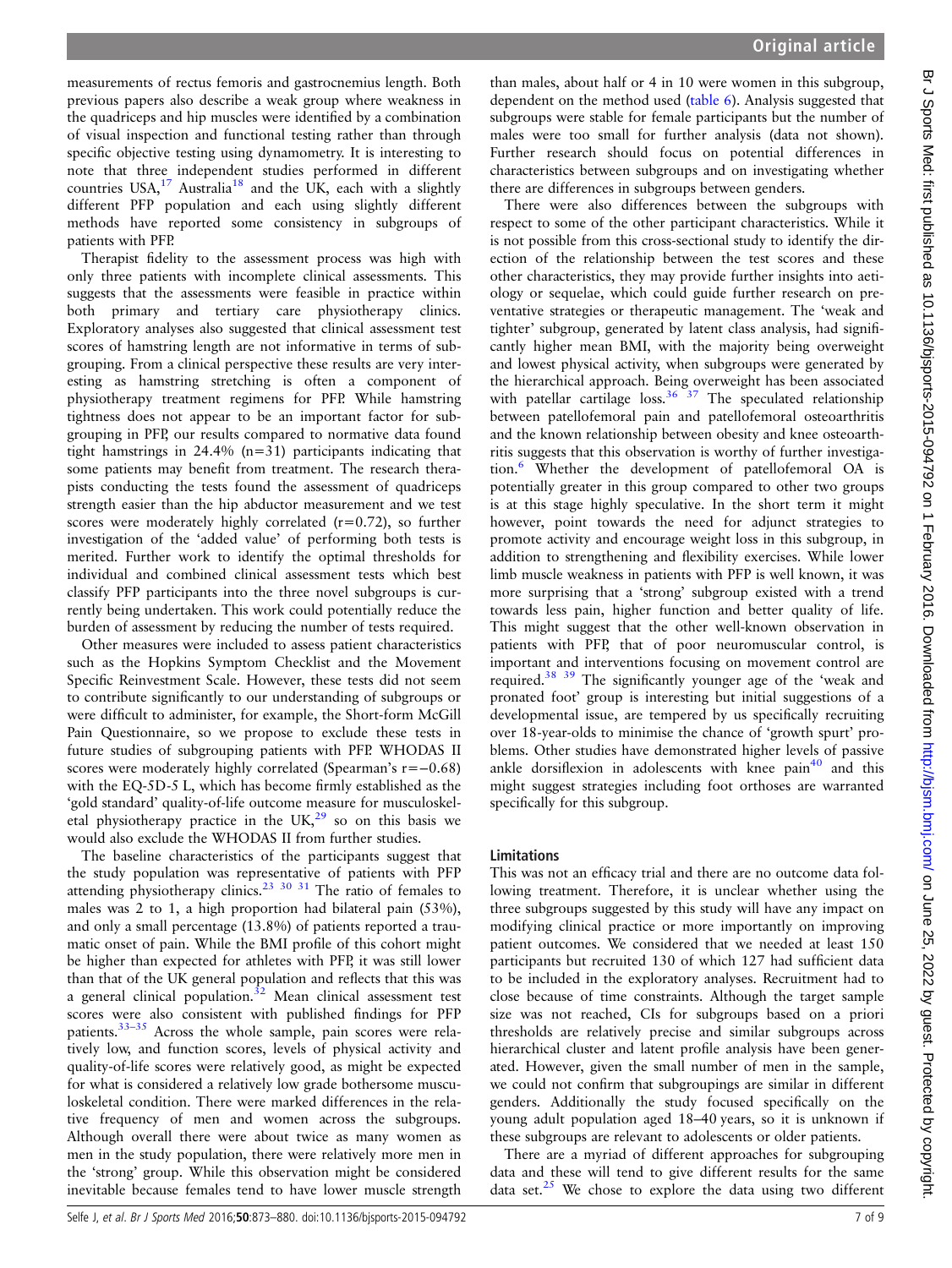# <span id="page-7-0"></span>Original article

approaches to provide some internal validation. We were to some extent reassured that generated subgroups could be given the same nomenclature. However, there were important differences in participant characteristics and the mean test scores between the groups. This makes clinical interpretation difficult. The two approaches differ in how they generate subgroups with latent profile analysis splitting the sample into smaller groups whereas hierarchical agglomerative clustering has a bottom-up approach. Also, latent profile analysis differs from cluster analysis methods in that individuals are not assigned definitively to classes based on a chosen distance measure but are typically assigned to classes based on probabilities of membership of each class, usually estimated via maximum-likelihood estimation of the parameters of a specified model. Unlike cluster analysis, there is no requirement to explicitly scale each variable as the classification is based directly on the distributional properties of the variables and classifications are therefore unaffected by the choice of a variable's scale. Owing to these features, latent profile analysis is increasingly considered a better analytical approach to hierarchical clustering methods[.40](#page-8-0) It also provides information on the most likely number of clusters (by using the AIC and BIC), whereas this is more difficult to assess in hierarchical clustering methods. However, hierarchical clustering may more closely reflect clinical decision-making where test scores are assessed sequentially to build up a picture of the main problem of the patient. Further validation of the subgroups using other data sets is required which would also provide further information on the relevance of patellar mobility and other patient characteristics. Furthermore, it will be important to determine if optimising treatments based on subgroups will improve patient outcomes.

#### SUMMARY AND CONCLUSIONS

Three subgroups of patients with PFP have emerged based on six clinical assessment tests. A 'strong' subgroup had the greatest rectus femoris length, lowest pain scores, significantly more males, better function and better quality-of-life and were the oldest. A 'weak and tighter' subgroup had significantly higher BMI, MFIQ and SLANSS with a trend towards lower physical activity levels and the longest duration of PFP. A 'weak and pronated foot' subgroup had the greatest patellar mobility, was significantly younger at time of first assessment and had the shortest duration of PFP. The study suggests that the six assessment procedures are feasible for therapists in primary care and hospital settings to perform in routine practice. We propose to undertake further work to validate these subgroups using external data sets, to examine optimal thresholds to assign participants to groups and, to assess whether more targeted intervention, based on these subgroups, would improve patient compliance and outcome, and as a result be more cost-effective.

#### What are the findings?

- ▸ Three subgroups of patellofemoral patients have been identified.
- ▸ The subgroups are: 'strong'; 'weak and tighter'; 'weak and pronated'.
- Six simple low cost clinical tests can be used to identify the subgroups.

How might it impact on clinical practice in the future?

Targeted intervention based on these subgroups may improve patient outcomes.

Acknowledgements The authors would like to thank all the patients who kindly volunteered to take part in this study. This work was supported by Arthritis Research UK grant number 19950 and involves collaboration with the Arthritis Research UK Centre for Sport, Exercise and Osteoarthritis. Arthritis Research UK Musculoskeletal Pain CSG, also funded a Think Tank meeting where our research group consisting of academics with expertise in patellofemoral pain, biomechanists, psychosocial aspects related to injury rehabilitation adherence, experts in neuromuscular function, patient representative and practising physiotherapists started to review the literature to identify clinical groups. This Think Tank meeting also allowed us to develop plans for studies investigating the subgrouping and targeted intervention approach. The authors thank the following physiotherapists for performing the research assessments Steve Hill, Stephen Kirk, Gary McCall, Christine Dewsbury, Kim Patterson and Sophie Chatwin. The authors would also like to thank the following service mangers for their support Keith Mills, Elaine Nicholls, Barbara Sharp, Chantel Ostler and Kim Patterson. The authors would also like to thank Professors Remco Polman and Rich Masters and to David Turner, for support and advice during the early stages of project development. The authors would like to thank Brian Francis for his advice on latent profile analysis and its application. The TIPPs team acknowledge the support of the National Institute for Health Research, through the Comprehensive Clinical Research Network.

Contributors JS contributed to study conception, design and attained project funding, project management and manuscript preparation. JJ contributed to project management, interpretation of data and manuscript preparation. MC and JR contributed to study conception, design and attained project funding. JR also contributed to project management and manuscript preparation. EW contributed to study conception, design and manuscript revising. CS contributed to study conception, design and analysis and interpretation of data. CS also contributed to project management and manuscript preparation. MS contributed to study design and attained project funding. MS also contributed to project management interpretation of data and manuscript preparation. DM contributed to study conception, design and analysis and interpretation of data. DM also contributed to project management and manuscript preparation. JD contributed to study conception design and attained project funding. JD also contributed to drafting the manuscript. RH contributed to service user patient involvement throughout the project. VB contributed to the study design, data collection, protocol and quality assurance of strength measurements and interpretation and drafting of the manuscript. ER contributed to the study design and facilitated the acquisition of data. NA contributed to study conception, design and manuscript preparation. PD contributed to study conception, design, project management, data analysis and interpretation and manuscript preparation. All authors read and approved the final manuscript.

Competing interests None declared.

Ethics approval NRES Committee North West–Greater Manchester North.

Provenance and peer review Not commissioned; externally peer reviewed.

Open Access This is an Open Access article distributed in accordance with the Creative Commons Attribution Non Commercial (CC BY-NC 4.0) license, which permits others to distribute, remix, adapt, build upon this work non-commercially, and license their derivative works on different terms, provided the original work is properly cited and the use is non-commercial. See: [http://creativecommons.org/](http://creativecommons.org/licenses/by-nc/4.0/) [licenses/by-nc/4.0/](http://creativecommons.org/licenses/by-nc/4.0/)

#### **REFERENCES**

- 1 Domenech J, Sanchis-Alfonso V, López L, et al. Influence of kinesiophobia and catastrophizing on pain and disability in anterior knee pain patients. [Knee Surg](http://dx.doi.org/10.1007/s00167-012-2238-5) [Sports Traumatol Arthrosc](http://dx.doi.org/10.1007/s00167-012-2238-5) 2013;21:1562-8.
- 2 Stathopulu E, Baildam E. Anterior knee pain: a long-term follow-up. [Rheumatology](http://dx.doi.org/10.1093/rheumatology/keg093) 2003;42:380–2.
- 3 Price AJ, Jones J, Allum R. Chronic traumatic anterior knee pain. *[Injury](http://dx.doi.org/10.1016/S0020-1383(00)00006-1)* 2000;31:373–8.
- 4 Sandow MJ, Goodfellow JW. The natural history of anterior knee pain in adolescents. J Bone Jt Surg (Br) 1985;67:36–8.
- 5 Thomas M, Wood L, Selfe J, et al. Anterior knee pain in younger adults as a precursor to subsequent patellofemoral osteoarthritis: a systematic review. [BMC](http://dx.doi.org/10.1186/1471-2474-11-201) [Musculoskelet Disord](http://dx.doi.org/10.1186/1471-2474-11-201) 2010;11:201.
- 6 Crossley KM. Is patellofemoral osteoarthritis a common sequela of patellofemoral pain? [Br J Sports Med](http://dx.doi.org/10.1136/bjsports-2014-093445) 2014;48:409–10.